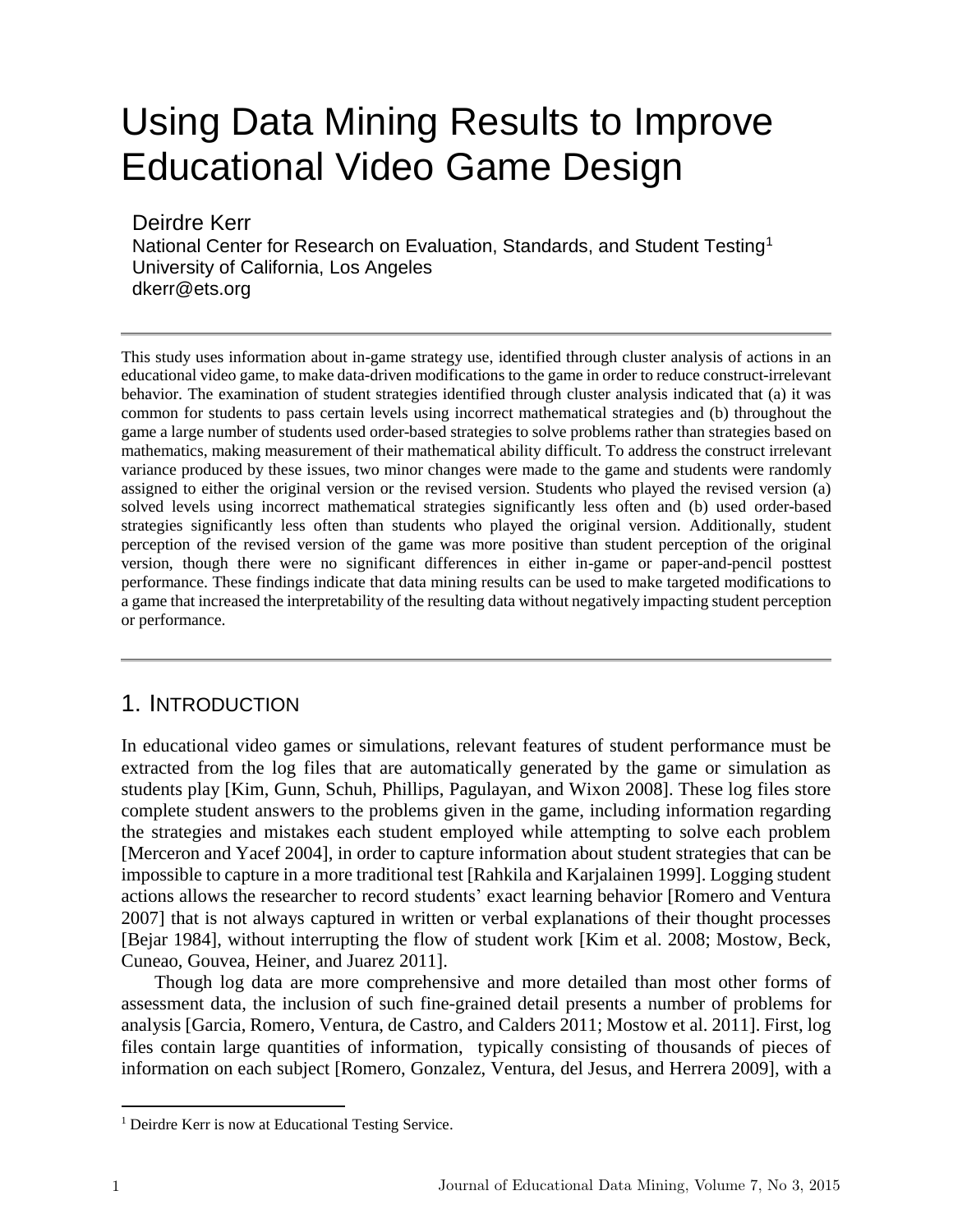single subject able to generate over 3,000 actions in just half an hour of game play [Chung et al. 2010]. Second, the data are at such a small grain size (e.g., "selected Tool A", "moved game character to the left", etc.) that there is often no known theory to help identify precisely which actions are important to the construct being measured [National Research Council 2011]. Third, examining fine-grained behaviors in highly unstructured environments such as educational video games and simulations creates some inherent problems [Amershi and Conati 2011], in that there is often little overlap in the thousands of actions produced by one subject and the thousands of actions produced by a second subject. Therefore, log data are sparse (in that any given subject produces a lot of actions, but any given action may only be produced by a few subjects), noisy (in that irrelevant actions can vastly outnumber relevant ones, and relevant actions are not usually identifiable a priori), and so large that it is prohibitively costly to examine the data by hand.

In datasets too large to analyze by hand, data mining techniques are ideal for automatically identifying and describing meaningful patterns despite the noise surrounding them [Bonchi et al. 2001; Frawley, Piateski-Shapiro, and Matheus 1992]. This automatic extraction of implicit, interesting patterns from large, noisy datasets can lead to the discovery of new knowledge about how students solve problems in order to identify interesting or unexpected learning patterns [Romero et al. 2009)] and can allow questions to be addressed that were not previously feasible to answer [Romero, Ventura, Pechenizkiy, and Baker 2011].

One of the more common educational data mining techniques is cluster analysis [Castro, Vellido, Nebot, and Mugica 2007]. Cluster analysis is a density estimation technique for identifying patterns within user actions reflecting differences in underlying attitudes, thought processes, or behaviors [Berkhin 2006; Romero et al. 2009] through the analysis of either general correlations or sequential correlations [Bonchi et al. 2001].

Cluster analysis has been used in computerized educational environments to identify aspects of student motivation [Hershkovitz and Nachmias 2011], collaborative vs. solitary work patterns [Rodrigo, Anglo, Sugay, and Baker 2008], processes of inquiry [Buckley, Gobert, and Horwitz 1999], and approaches to teaching and learning [Trigwell, Prosser, and Waterhouse 1999]. Cluster analysis has also been used to identify different player types [Etheredge, Lopes, and Bidarra 2013], specific usage patterns [Harpstead et al. 2013; Romero et al. 2009] and error patterns [Sison, Numao, and Shimura 2000], circumstances under which students accessed help [Nilakant and Mitovic 2005], and suboptimal learning behaviors [Amershi and Conati 2011].

While educational data mining techniques such as cluster analysis have been used to provide new insights on how students behave in a number of different computerized educational environments, fewer studies have capitalized on those insights in order to redesign the environment [Cen, Koedinger, and Junker 2007]. For example, Kim et al. [2008] modified a first-person shooter to address areas in the game with abnormally high rates of player death and found that the modifications increased both player performance and player engagement. Baker et al. [2006] modified an intelligent tutoring system to reduce gaming behavior that was circumventing learning and found that the modifications reduced gaming behavior but did not significantly impact learning. Beck and Rodrigo [2014] modified an intelligent tutoring system to reduce wheel spinning behaviors and found that the modifications did not successfully reduce the behavior. Cen et al. [2007] modified an intelligent tutoring system to reduce overpractice of skills that students had already learned and found that the modifications led to a significantly reduced amount of time necessary to learn the same amount of information.

More such studies are necessary if games are to be used as assessments, because game level design is often not as purposeful as test item design and standard methods of determining game level quality from a measurement standpoint have not yet been developed. There is currently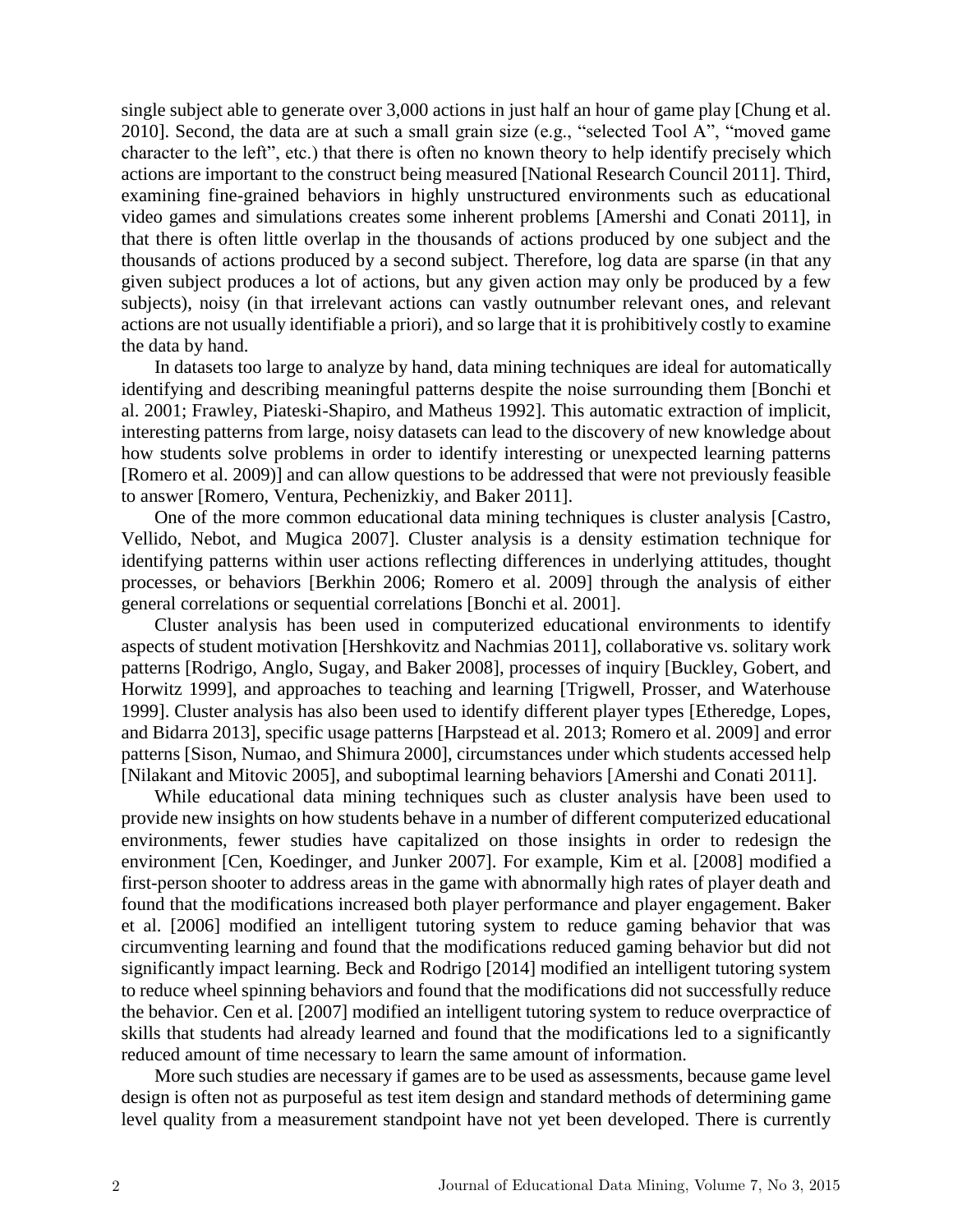much less knowledge about the impact of game design decisions on the measurement properties of a given educational game than there is about the impact of test item design decisions on the measurement properties of a given exam. This is a particularly important concern not just because measurement properties of games need to be known if they are to be used as standalone assessments of student knowledge, but also because students behave differently in games than they do in standard testing formats.

Because they are less predictable environments than most standard testing formats [Rupp, Gushta, Mislevy, and Shaffer 2010], students often engage in behaviors in educational video games that are difficult to interpret in the context of the content being assessed by the game. An evaluation of the instructional procedures used in the game is often necessary to identify the source of such behavior in order to gain a more accurate measure of student knowledge [Jitendra and Kameenui 1996]. The alternative of adding additional assessment items to the game to increase interpretability of student behavior is often not feasible because it may disrupt the flow of the game or produce constraints that are unnatural in the game environment [Rupp et al. 2010].

Therefore, purposeful modification of the design of an educational game based on the results of previous analyses may be necessary in order to increase the degree to which the game encourages students to think about the targeted educational content [Dolmans, Gijselaers, Schmidt, and Van Der Meer 1993; Fisch 2005], and thus the degree to which student in-game behavior is interpretable in the context of the content being assessed by the game. To address this need, this study examines the impact of modifications to an educational video game on the interpretability of student in-game behavior.

# 2. PURPOSE

In order to determine whether data-driven modifications to an educational video game resulted in increased interpretability of student in-game behavior, this study compared two versions of the educational video game *Save Patch*: the game as it was originally intended to be distributed to students and a revised version of the game that incorporated small changes suggested by data mining results from a previous study of the original version. Students were randomly assigned within-class to either the original version or the revised version to determine the impact of the data-driven revisions. The primary research question addressed in this study was:

1. Does revising an educational video game based on data mining results reduce the identified construct irrelevant in-game behavior?

Even though the data driven revisions were designed solely to reduce specific construct irrelevant behavior, it is possible that the revisions might have secondary effects. Reducing construct irrelevant behavior could indirectly increase learning, since students might be forced to use more mathematical thinking in their game play. On the other hand, student perception of the game might be negatively impacted since certain game behaviors would no longer be allowed, particularly if the targeted behaviors were part of what made the game enjoyable in the original version. Therefore, the following secondary research questions were also addressed in this study:

- 2. Does revising an educational video game based on data-mining results positively impact student performance either in-game or on paper-and-pencil posttest measures?
- 3. Does revising an educational video game based on data-mining results negatively impact student perception of the game?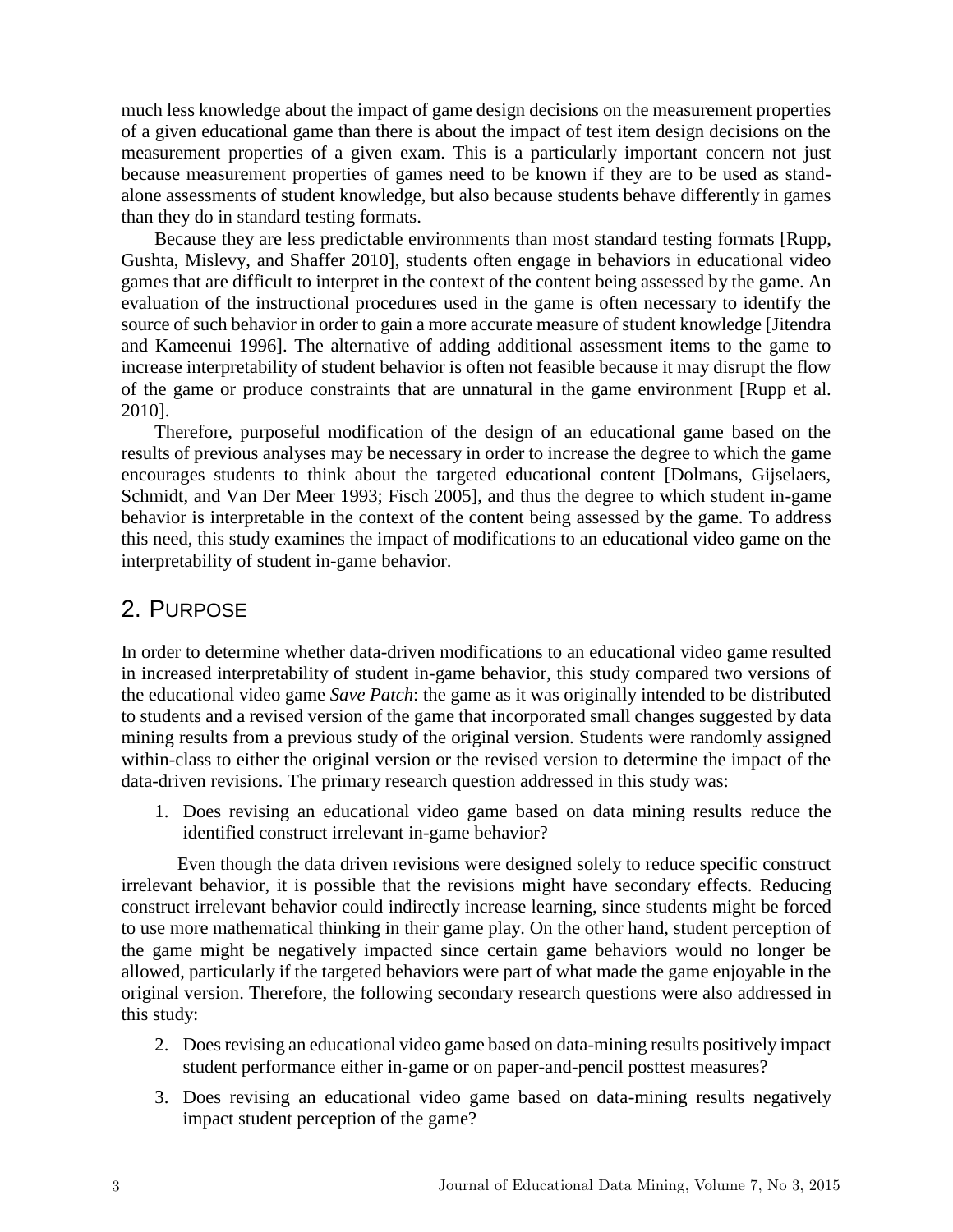# 3. METHODS

## 3.1. GAME DESIGN

The educational video game used in this study is *Save Patch*, a game designed by the National Center for Research on Evaluation, Standards, and Student Testing (CRESST) at the University of California, Los Angeles, and the Game Innovation Lab at the University of Southern California<sup>2</sup> . The activity selection process for *Save Patc*h was driven by the findings of the National Mathematics Advisory Panel that fluency with fractions is critical to performance in algebra [National Mathematics Advisory Panel 2008], which is, in turn, of central importance to performance and participation in science, technology, engineering, and math courses and careers [Malcom, Chubin, and Jesse 2004]. Additionally, the understanding of fractions is one of the most difficult mathematical concepts students learn before algebra [National Council of Teachers of Mathematics 2000; Siebert and Gaskin 2006] and misconceptions about the meaning of fractions are not only very common but are also associated with subsequent difficulty understanding and applying advanced mathematical concepts [Carpenter, Fennema, Franke, Levi, and Empson 2000; McNeil and Alibali 2005].

Table 1: Knowledge Specifications for *Save Patch*

- 1.0. Does the student understand the meaning and importance of the whole unit?
	- 1.1. The size of a rational number is relative to how the whole unit is defined.
	- 1.2. In mathematics, a whole unit is understood to be of some quantity.
	- 1.3. The whole unit can be represented as an interval on the number line.
- 2.0. Does the student understand the meaning of addition as applied to fractions?
	- 2.1. To add quantities, the units or parts of units must be identical.
	- 2.2. Identical units can be added to create a single numerical sum.
	- 2.3. Dissimilar quantities cannot be represented as a single sum.
- 3.0. Does the student understand the meaning of the denominator in a fraction?
	- 3.1. The denominator of a fraction represents the number of identical parts in a whole unit.
	- 3.2. As the denominator gets larger, the size of each fractional part gets smaller.
	- 3.3. As the fractional part size gets smaller, the number of pieces in the whole gets larger.

4.0. Does the student understand the meaning of the numerator in a fraction?

- 4.1. The numerator of a fraction represents the number of identical parts that are combined.
- 4.2. If the numerator is smaller than the denominator, the fraction represents less than a whole.
- 4.3. If the numerator equals the denominator, the fraction represents a whole unit.
- 4.4. If the numerator is larger than the denominator, the fraction represents more than a whole.

A number line representation of fractions, rather than the area model, was chosen for the game because, even though students initially have more difficulty understanding this representation, using a number line representation while teaching fractions is thought to lead to a more complete mental model for students [Bright, Behr, Post, and Wachsmuth 1988; Saxe et al. 2007]. The most important concepts involved in fractions knowledge in this model were analyzed and distilled into a set of knowledge specifications delineating precisely what students were expected to learn in the game [Vendlinski, Delacruz, Buschang, Chung, and Baker 2010].

 $\overline{a}$ 

<sup>&</sup>lt;sup>2</sup> Save Patch is available online at: http://cats.cse.ucla.edu/games/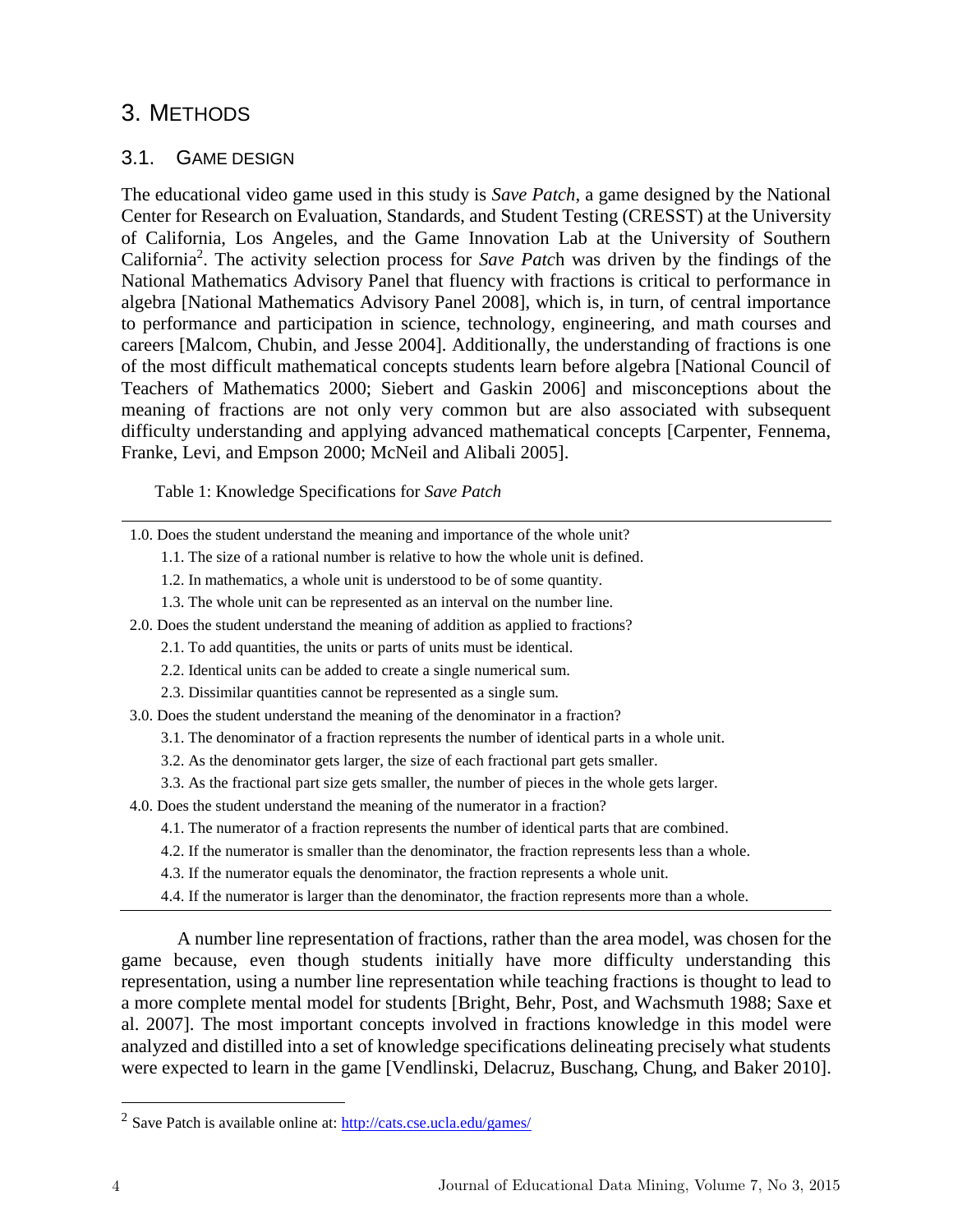The four main concepts to be addressed in the game included the meaning of the unit, the meaning of addition as applied to fractions, the meaning of the denominator, and the meaning of the numerator. Each of these concepts was broken down into further specifications of what understanding of that concept would entail, as seen in Table 1.

These knowledge specifications were the driving force behind game design decisions. For instance, the game area was represented as a line in one-dimensional levels and a grid in two-dimensional levels to reinforce the idea that a unit can be represented as one whole interval on a number line (Knowledge Specification 1.3). Units were represented as blue ropes on a dirt path with small red posts indicating the fractional pieces the unit was broken into (see Figure 1). Students were given ropes in the resource bin on the left side of the game screen labeled "Path Options" and had to break the ropes they were given into the fractional pieces indicated in the level and place the correct number of unit fractions (fractions with a numerator of one) on each sign to guide their character safely to the cage to unlock the prize.



Figure 1: Screen shot from *Save Patch*.

A successful solution to the level shown in Figure 1 would proceed as follows: First the student would click on the down arrow next to one of the whole unit ropes in the resource bin labeled "Path Options" on the left side of the screen. The first click would change the whole unit rope to a rope consisting of two 1/2 pieces, and the second click would change the whole unit rope to a rope consisting of three 1/3 pieces. Then the student would select one of the 1/3 pieces and drag it to the leftmost sign on the game grid. This would result in a value of 1/3 being displayed on the sign. The student would then drag an additional 1/3 piece to the sign, resulting in a value of 2/3, and then drag a final 1/3 piece to the sign, resulting in a value of 3/3. The student would then click on the down arrow next to one of the other whole unit ropes twice to change the whole unit to three 1/3 pieces, select one of the 1/3 pieces and drag it to the second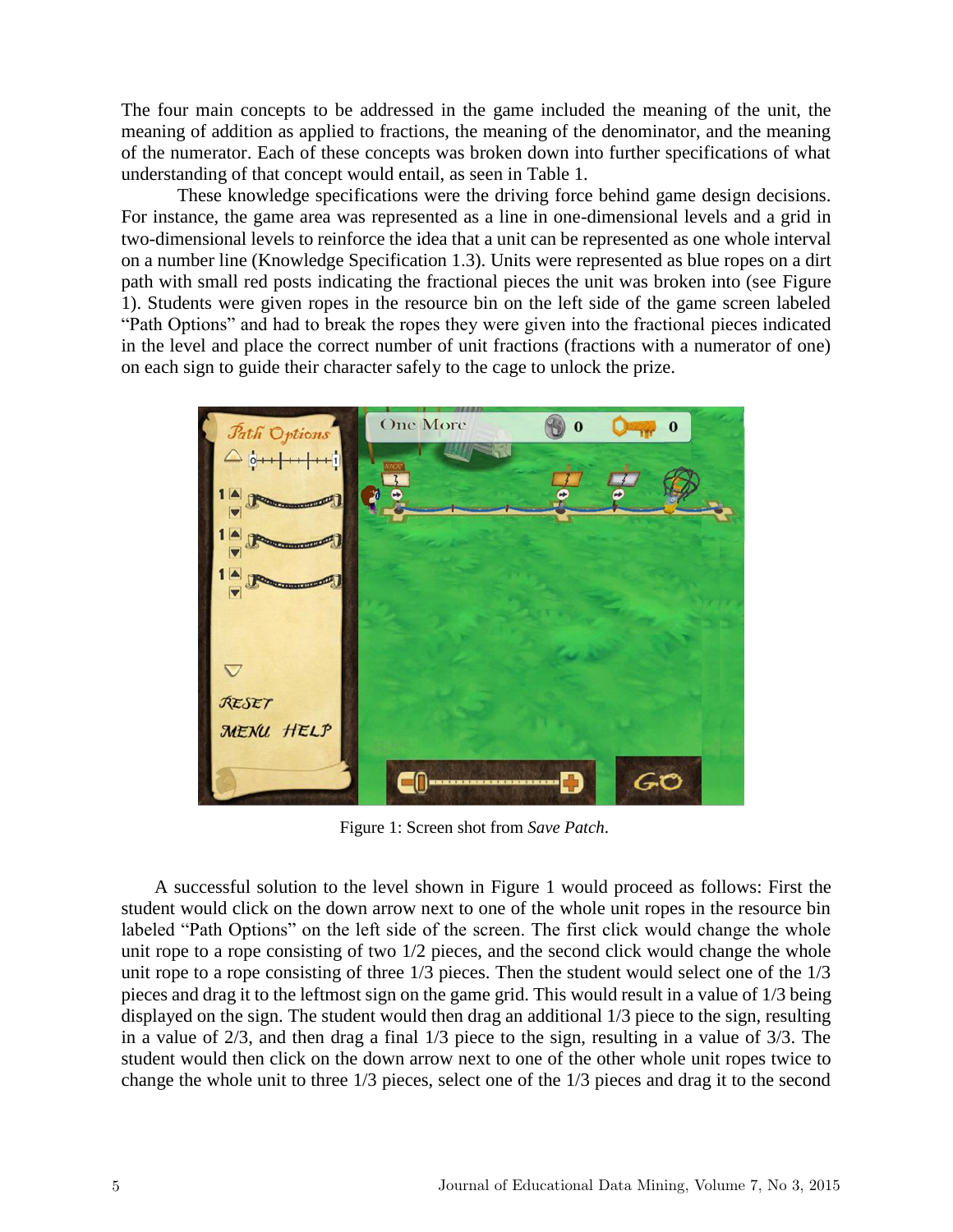sign, and select another 1/3 piece and drag it to the third sign. This would result in a value of 3/3 on the first sign, 1/3 on the second sign, and 1/3 on the third sign.

The student would then click on the "Go" button and the character would read the first sign and walk a distance of 3/3 to the right, as indicated on the sign. Since that action would place the character at the second sign, the character would read that sign and walk a distance of 1/3 to the right. This would place the character at the third sign, so the character would read that sign and walk another 1/3 distance to the right. This would place the character at the cage, which would open and release the prize, allowing the student to progress to the next level.

If, after walking the distance indicated on a given sign, the character did not arrive at either another sign or the cage containing the prize it would result in a failure state and the student would be required to retry the level. Note that any equivalent distance on a given sign would result in the same outcome, so using a whole unit rope on the first sign instead of three 1/3 ropes would also result in a correct solution.

Successful game play was intended to require students to determine the unit size for a given grid as well as the size of the fractional pieces making up each unit. The distance the character moved was a function of the number and size of rope pieces placed on each sign, where one whole rope represented a whole unit on the grid and each whole rope could easily be broken into fractional pieces of the desired size by clicking on the arrows next to the rope in the resource bin on the left side of the game screen. Therefore, a successful solution to a given level should indicate a solid understanding of the knowledge specifications underlying the game presentation.

This design allowed students to demonstrate knowledge of the meaning of the denominator of a fraction (Knowledge Specification 3.0) by choosing which fractional pieces to break each whole unit rope into and the meaning of the numerator of a fraction (Knowledge Specification 4.0) by choosing how many unit fractions to place on each sign. Additionally, a number of levels in the game were designed to represent more than one unit, allowing students to demonstrate knowledge of the meaning and importance of the whole unit (Knowledge Specification 1.0).

Game play was constrained so that it was not possible to add two numbers with different denominators (Knowledge Specifications 2.1 and 2.3), rather than allowing the students to make the addition and having the game calculate the resulting distance. This meant that the game did not allow students to add 1/2 to 1/3, instead forcing students to scroll the 1/2 rope to 3/6 and the 1/3 rope to 2/6 before allowing them to be added together. For the same reason, the game did not allow the creation of mixed numbers (e.g., 1½), forcing players to convert the whole number portion of the mixed number into the appropriate fractional representation (e.g., 3/2) before adding the fractional portion to the whole number portion.

In order to scaffold the knowledge specifications and provide a logical progression through the game [Rupp et al. 2010], *Save Patch* was broken into six stages. The first stage was designed to introduce students to the game mechanics in a mathematical setting they were comfortable with, and therefore included only whole number distances between signs. The second stage introduced fractions via unit fractions, requiring students to identify the denominator while restricting the numerator to one (i.e., the distance between signs was always 1/x, never 2/x, 3/x, etc.). The third stage combined concepts from the first two stages, with at least one distance in each level representing a unit fraction  $(1/x)$  and at least one other distance representing a whole unit  $(x/x)$ . The fourth stage was similar to the third stage, except that the distance representing a whole unit did not start and end on unit markers. Instead, the whole unit distance spanned a unit marker (e.g., extending from 1/3 to 4/3). The fifth stage was when students were first asked to identify the numerator as well as the denominator of a fraction and dealt with proper fractions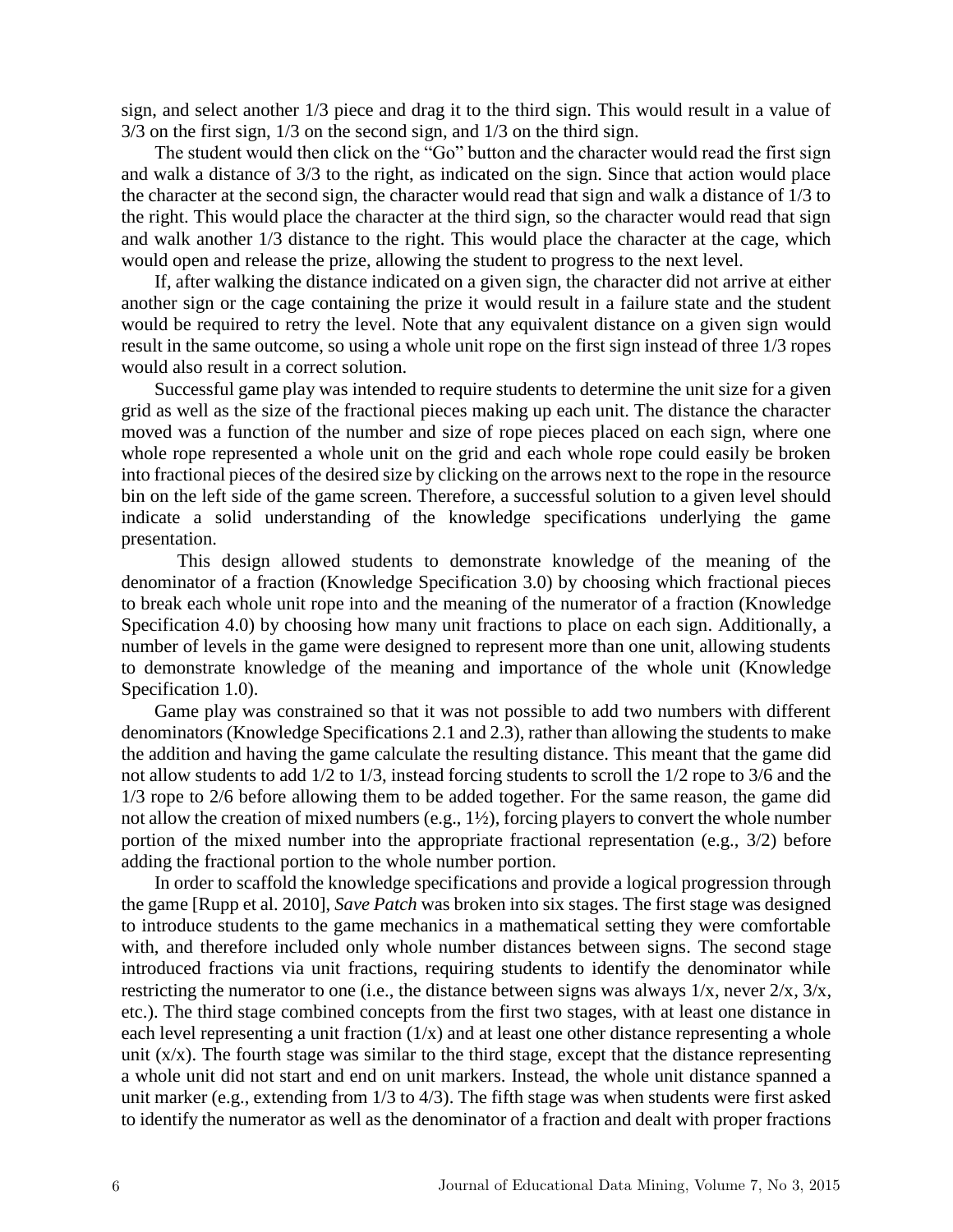wherein the numerator was greater than one but smaller than the denominator. The sixth stage completed the identification of fractions concepts by asking students to identify improper fractions, wherein the numerator was greater than the denominator.

#### 3.2. SUMMARY OF THE DATA MINING PROCESS

The cluster analysis process that was used to identify the data-driven suggestions for revisions to *Save Patch* was run over data from a previous study and followed the process explained in detail in Kerr and Chung [2012] in an earlier issue of this journal. A summary of that process follows.

To record student actions reflecting understanding of the knowledge specifications, each action taken by a student while playing the game was automatically recorded and stored in the form of a structured log written to a tab-delimited text file. As delineated in Chung and Kerr [2012], each entry in the log file included general information about the type of action performed, specific information about the exact parameters of the action, and relevant contextual information.

The actions in each level of the game were transformed into a sparse binary matrix wherein each row represented a single student's attempt to solve the level (where an attempt was defined as the set of actions beginning immediately after either a new level load or a level reset and ending at either a level reset or a level completion) and each column represented a possible action that could be taken in that level. 1's indicated actions made in a given attempt and 0's indicated actions not made in that attempt. Since most students made multiple attempts to solve a given level, most students were represented in multiple rows in each matrix. The actions in each matrix were then clustered using the fuzzy cluster analysis algorithm *fanny* [Maechler 2012] in *R* [R Development Core Team 2010] to determine which actions frequently cooccurred.

Fuzzy clustering was chosen because data from *Save Patch* was known apriori to be fuzzy. In cluster analysis, data is considered to be "fuzzy" if a number of points belong to more than one cluster. For example, if one were to cluster the features of shapes (e.g., the number of sides, degree of angles, etc.), a number of the features that belong to the "square" cluster would also belong to the "rectangle" cluster because those shapes (and, therefore, their clusters) are similar. Fuzzy clustering allows for overlapping clusters by assigning each point a probability of belonging to each cluster. If standard cluster analysis algorithms are used on fuzzy data, one of two things will happen. Either the fuzzy clusters will be merged into a single, well-defined cluster (e.g., the "square/rectangle" cluster) or the fuzzy points will be subsumed into whichever cluster has a larger *n* (e.g., the "square" cluster), resulting in a poor fit for the larger cluster and a smaller cluster of the remaining non-overlapping points (e.g., a "rectangle without all the features" cluster).

The level pictured in Figure 1 can be used to demonstrate why data from *Save Patch* was known apriori to be fuzzy. Because the first distance represented in the level could be seen as either a whole unit or a fractional distance, there were two different valid solutions to this level: the fractional solution of 3/3, 1/3, 1/3 and the whole unit solution of 1/1, 1/3, 1/3. The actions necessary to complete the level using either the fractional solution or the whole unit solution are listed in Table 2, along with indicators of which actions were used in which solution. There were a total of 13 actions in the fractional solution and 8 actions in the whole unit solution. However, 5 of these actions were used in both solutions, indicating that the data (at least in regards to the two solution strategies known apriori) was quite fuzzy. It was, therefore, considered likely that different strategies for solving levels in *Save Patch* would frequently share common actions,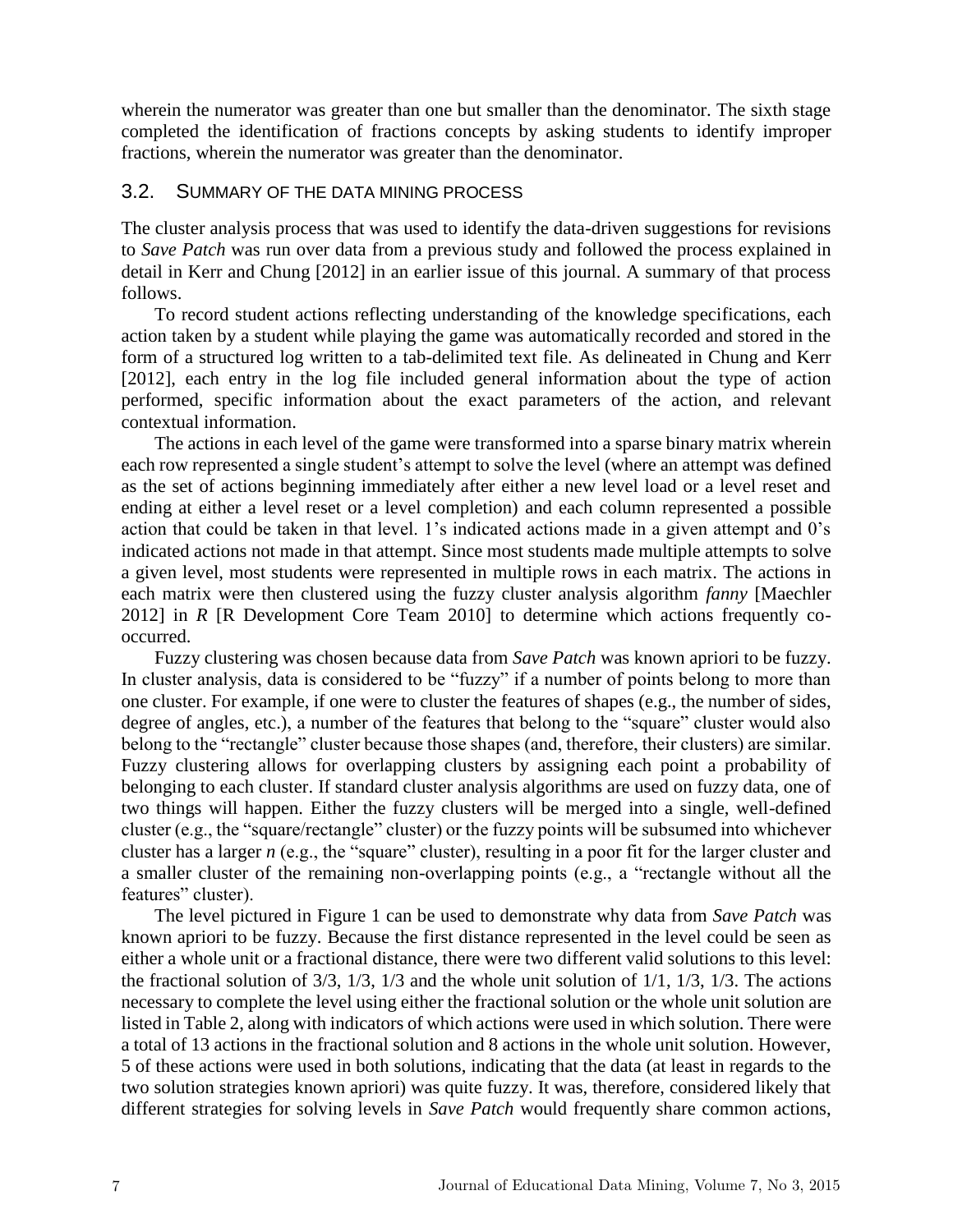and as a result fuzzy clustering was used to allow for the differentiation of such strategies and to assure that the whole unit solution would form a cluster of its own, separate from the fractional solution.

| <b>Possible Correct Actions</b>         | Present in Fractional Solution | Present in Whole Unit Solution |  |  |
|-----------------------------------------|--------------------------------|--------------------------------|--|--|
| Cut $1/1$ into $3/3$                    | ✓                              |                                |  |  |
| Select 1/3                              |                                |                                |  |  |
| Drag 1/3 to Sign 1 Resulting in 1/3     |                                |                                |  |  |
| Select 1/3                              |                                |                                |  |  |
| Drag $1/3$ to Sign 1 Resulting in $2/3$ |                                |                                |  |  |
| Select 1/3                              |                                |                                |  |  |
| Drag 1/3 to Sign 1 Resulting in 3/3     |                                |                                |  |  |
| Select 1/1                              |                                |                                |  |  |
| Drag 1/1 to Sign 1 Resulting in 1/1     |                                |                                |  |  |
| Cut 1/1 into 3/3                        | ✓                              |                                |  |  |
| Select 1/3                              |                                |                                |  |  |
| Drag 1/3 to Sign 2 Resulting in 1/3     |                                |                                |  |  |
| Select 1/3                              |                                |                                |  |  |
| Drag 1/3 to Sign 3 Resulting in 1/3     |                                | ✓                              |  |  |
| Submit 3/3, 1/3, 1/3                    |                                |                                |  |  |
| Submit 1/1, 1/3, 1/3                    |                                |                                |  |  |

Table 2: Actions Present in the Factional Solution and Whole Unit Solution

The final number of clusters for each level was chosen by inspection, iterating the number of clusters until actions known to be part of the fractional solution or whole unit solution began appearing in clusters in which they did not belong. This process resulted in the identification of frequent action sets in each game level representing distinct, nameable strategies. These strategies included multiple valid solution strategies, distinct mathematic misconceptions, and misapplications of game mechanics, as detailed in Kerr and Chung [2012].

For example, one of the clusters identified for the level pictured in Figure 1 included the actions "Drag 1/2 to Sign 1 Resulting in 3/2", "Drag 1/2 to Sign 2 Resulting in 1/2", "Drag 1/2 to Sign 3 Resulting in 1/2", and "Submit 3/2, 1/2, 1/2". This cluster was determined to represent a *partitioning error*, since the actions making up the cluster were consistent with what students would do if they were incorrectly partitioning the fraction by counting the number of dividing marks, rather than the number of spaces, to determine the denominator of the represented fraction. Further evidence that the cluster represented a *partitioning error* was found in Kerr [2014], wherein a significant number of students who were determined to have made a partitioning error specifically stated in their written explanation of their answer that they counted marks or lines to determine the denominator.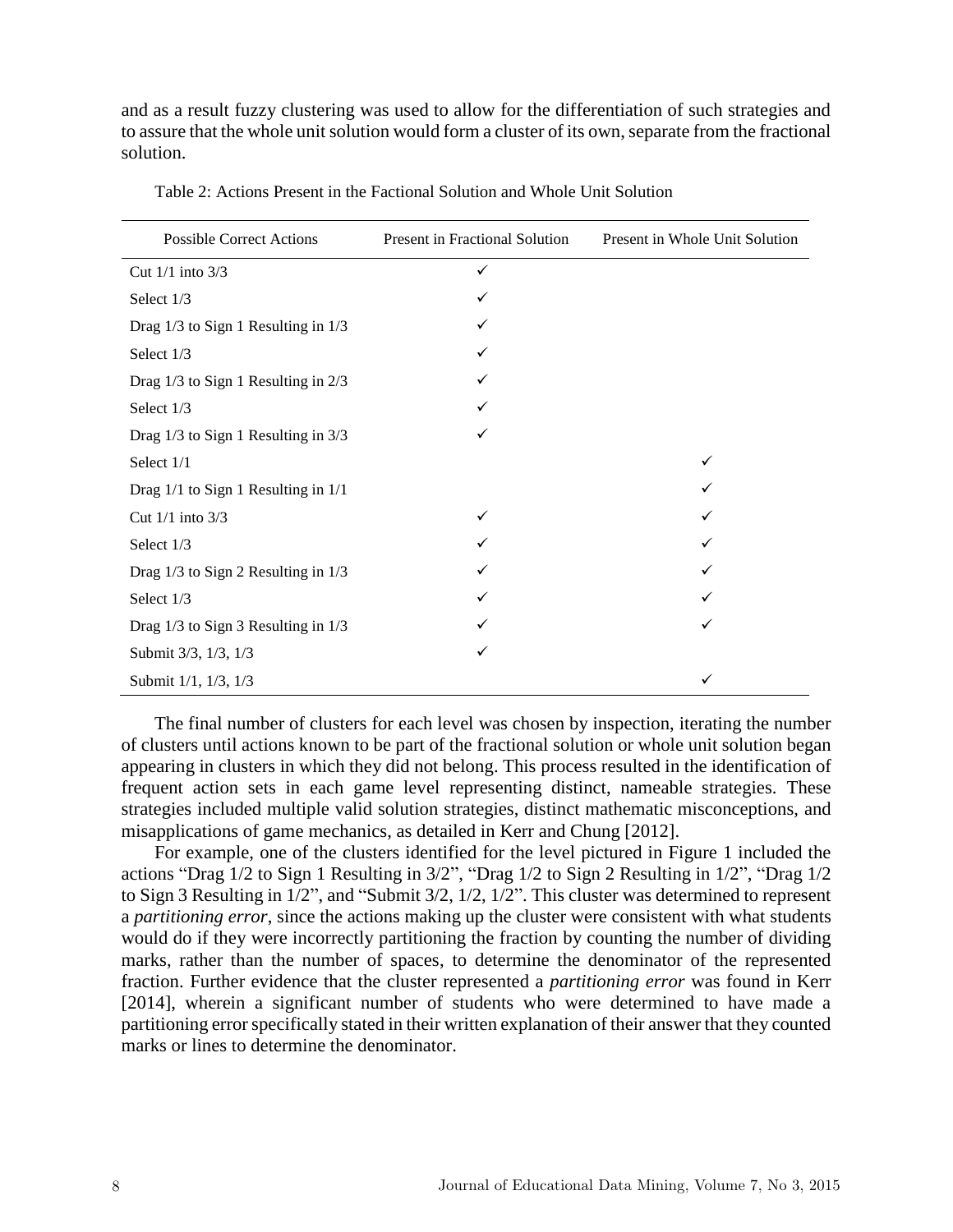#### 3.3. IDENTIFYING DATA-DRIVEN SUGGESTIONS

While most of the identified strategies allowed inferences (either positive or negative) to be drawn regarding students' levels of mathematical understanding and/or understanding of game mechanics, two strategies consisted entirely of construct irrelevant behavior. These strategies provided no information about students' understanding of the mathematical concepts covered in the game, nor did they provide indications that students were having difficulty grasping the mechanics of the game.

The first such strategy occurred whenever students used the *order-based* strategy to attempt to solve levels in the game. In this strategy, instead of using mathematical reasoning to determine the value of ropes to place on each sign, students placed the ropes in the order in which they were presented in the resource bin. For example, if the level shown in Figure 1 had a 1/2 rope, followed by a 1/3 rope, followed by two 1/5 ropes as resources in the resource bin (rather than the three whole units pictured), students who were using this strategy would place 1/2 on the first sign, 1/3 on the second sign, and 2/5 on the third sign. Similar to students filling in bubbles in a multiple-choice test to form a smiley face or other such pattern, this strategy provided no information about student mathematical understanding.

The second such strategy was the result of a flaw in the design of the game, and only occurred when a specific (unfortunately common) strategy was combined with a specific type of level design. The strategy involved was the strategy indicating a *partitioning error*, described earlier, wherein students determined the denominator of a fraction by counting the number of dividing marks rather than the number of spaces. In certain levels, the final destination was on a whole unit marker and there was another sign one space to the left, as in the example shown in Figure 2.



Figure 2: An example of a level that can be solved using incorrect mathematical strategies.

Students using the *partitioning error* strategy in the level represented in Figure 2 would see the level as being in thirds rather than fourths and place 3/3 on the first sign and 1/3 on the second sign. Even though this is incorrect, 3/3 on the first sign would result in the character walking right past the second sign and going directly to the prize located at 4/4, since 3/3 and 4/4 are equivalent distances. Note that the placement of 1/3 on the second sign indicates that these students were probably assuming that the game character would stop at the second sign, providing some evidence that they were operating under this specific mathematical misconception rather than deliberately providing an equivalent fraction.

This oversight in game design meant not only that these student were allowed to solve certain game levels using a mathematically incorrect strategy, but that they were provided with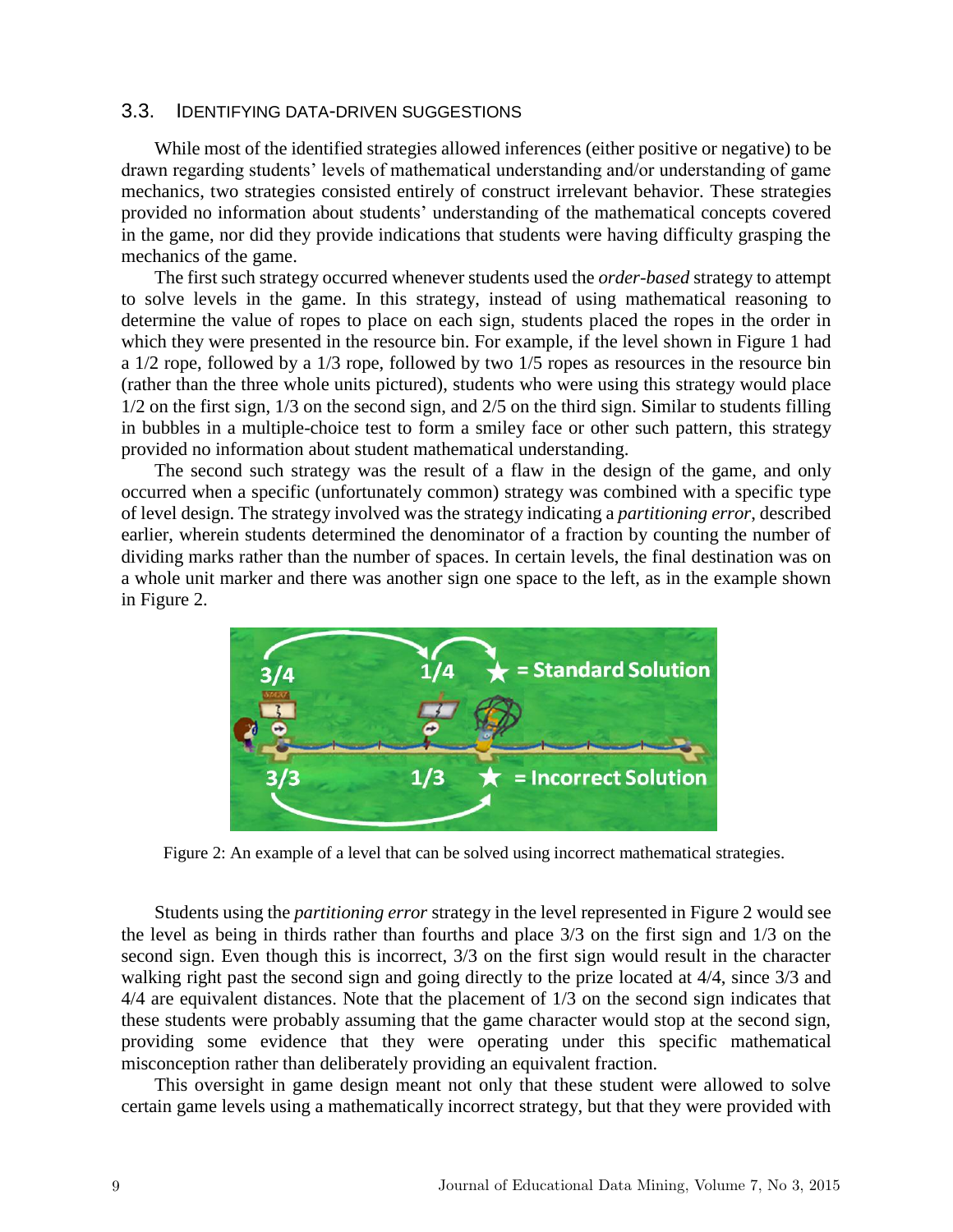congratulatory feedback and advanced to the next level, despite their error. Advancing to the next level meant that these students didn't get a chance to learn from their mistakes, and may actually have reinforced misconceptions they already had. It also essentially created missing information for that student in that level, because a student solving the level incorrectly with this strategy was not forced to replay the level until it was solved correctly (as was required for all other students).

## 3.4. STUDY DESIGN

To minimize the in-game behavior that produced construct irrelevant invariance, two important changes were made to the game (see Figure 3). First, keys were added to some signs in the game. This made the affected signs mandatory, so that students could not solve levels incorrectly by skipping over those signs. Secondly, available resources at the start of each level were changed from fractional pieces to whole unit pieces. This was intended to make the *order-based* strategy a less attractive option, since the desired fraction was clearly not already listed in the resource bin (as the bin no longer contained any fractional values). The revised version of the game differed from the original version of the game only in these two respects. All other aspects of the game, including level design and in-game feedback, were identical in both versions.



Figure 3: Data-driven revisions to *Save Patch*.

In this study, 62 sixth-grade students from two suburban schools in southern California were randomly assigned within class to either the original version of the game (if they received an odd-numbered ID) or the revised version of the game (if they received an even-numbered ID), resulting in 31 students in each condition. The students were fairly randomly distributed in terms of gender, with 24 males, 30 females, and 8 unreported.

Students took a fractions pretest on the first day of the study. Following the pretest, students played *Save Patch* approximately 40 minutes a day for four subsequent days. Students took an immediate posttest on the last day of game play and a delayed posttest approximately three weeks later. The immediate posttest also included a survey regarding student perception of the game.

### 3.5. DETERMINING THE IMPACT OF THE REVISIONS

To determine the impact of the replacement of fractional resources with whole unit resources and the addition of keys as a mechanic on construct irrelevant in-game behavior,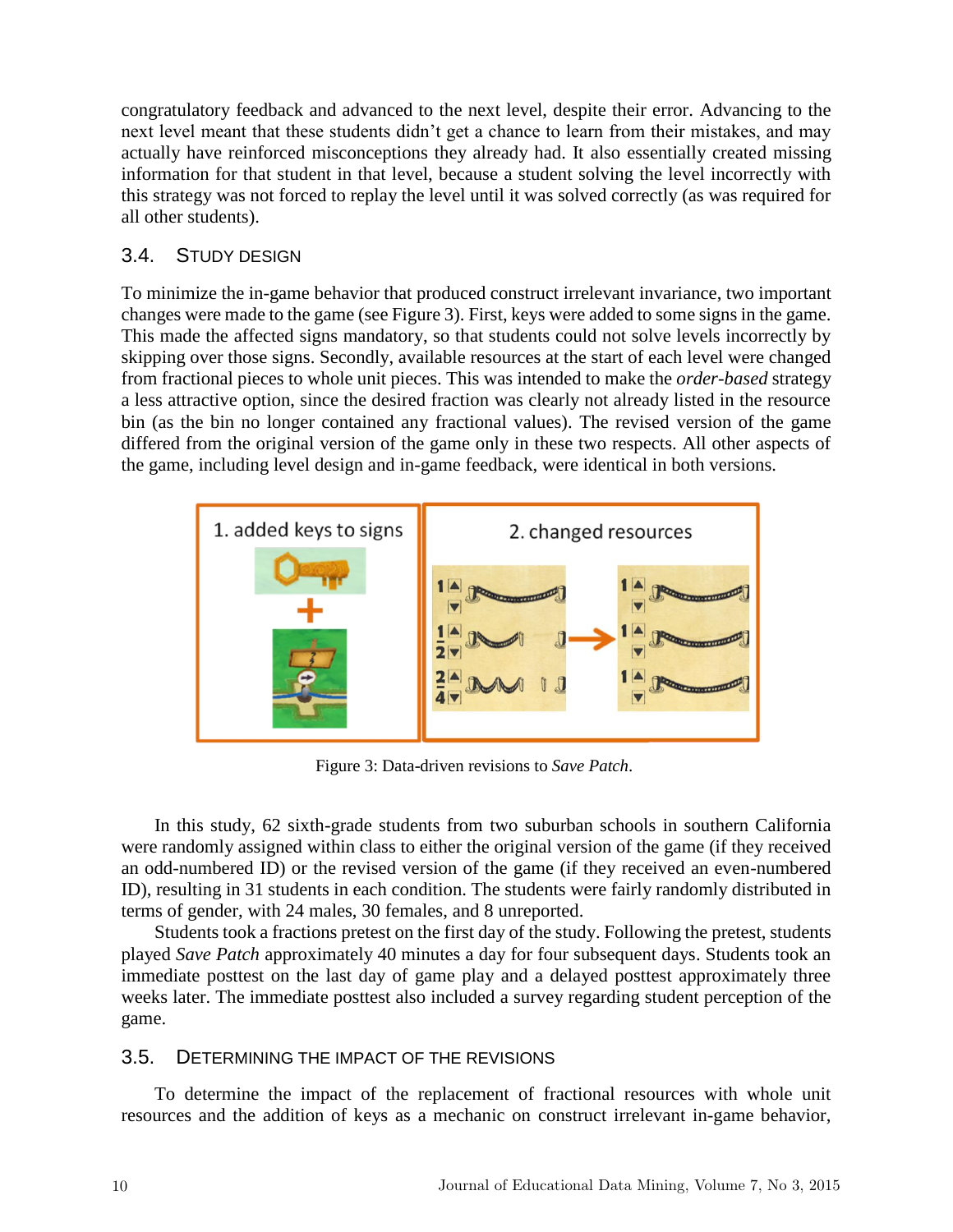student performance, and student perception, three MANCOVAs were run. All analyses used pretest score as the independent variable and game version as the factor. The analysis examining the effect on construct irrelevant behavior used the number of levels solved incorrectly and the percentage of attempts utilizing guessing strategies as dependent variables.

The analysis examining the effect on student performance used two in-game measures of performance (the number of attempts per level and the percentage of first attempts that were solutions) and two paper-and-pencil measures of performance (immediate posttest score and delayed posttest score) as dependent variables. Both paper-and-pencil measures included some near-transfer items (e.g., identifying a position on a number line) and some far-transfer items (e.g., adding two fractions together).

The analysis examining the effect on student perception used a measure of student perception of the game (see Table 3) developed internally from earlier studies on student perception of a variety of educational video games.

|                                                 | I Disagree | I Disagree A Little | I Agree A Little | I Agree |
|-------------------------------------------------|------------|---------------------|------------------|---------|
| The game was boring                             | $\theta$   |                     |                  |         |
| I got into the game                             | $\theta$   |                     |                  |         |
| I wanted to play the game longer                | $\theta$   |                     |                  |         |
| Beating levels in the game made<br>me feel good |            |                     |                  |         |
| I learned from the game                         | $\theta$   |                     |                  |         |

Table 3: Measure of Student Perception

#### 4. RESULTS

Revising the game significantly reduced construct irrelevant in-game behavior (see Table 4). Controlling for pretest score, students playing the revised version of the game solved fewer levels using mathematically incorrect strategies, with students in the original version solving an average of 1.33 levels incorrectly and students in the revised version solving only an average of 0.08 levels incorrectly ( $p < .001$ , Cohen's  $d = 1.18$ ). Students playing the revised version also used order-based strategies instead of mathematical strategies less often, with students in the original version using those strategies 16% of the time and students in the revised version using them only 10% of the time ( $p = .001$ , Cohen's  $d = 0.77$ ).

The revisions to the game had no impact on student performance either in the game or on posttest measures of fractions knowledge (see Table 4). Controlling for pretest scores, students playing the revised version did not solve levels in fewer attempts ( $p = .316$ ) or solve levels on their first attempt more often  $(p = .419)$  than students playing the original version. They also did not have significantly higher immediate posttest scores (*p* = .576) or delayed posttest scores (*p* = .725) than students playing the original version.

However, when broken out by stage, the mean number of attempts per level dropped from 4.19 in the original version to 2.38 in the revised version in Stage 4 ( $p = .024$ , Cohen's  $d = 0.58$ ). The mean number of attempts per level also dropped from 3.07 to 2.14 in Stage 5 ( $p = .022$ , Cohen's  $d = 0.61$ ). Additionally, students in the revised version solved an average of 2.45 levels of the four levels in Stage 5 on their first attempt while students in the original version only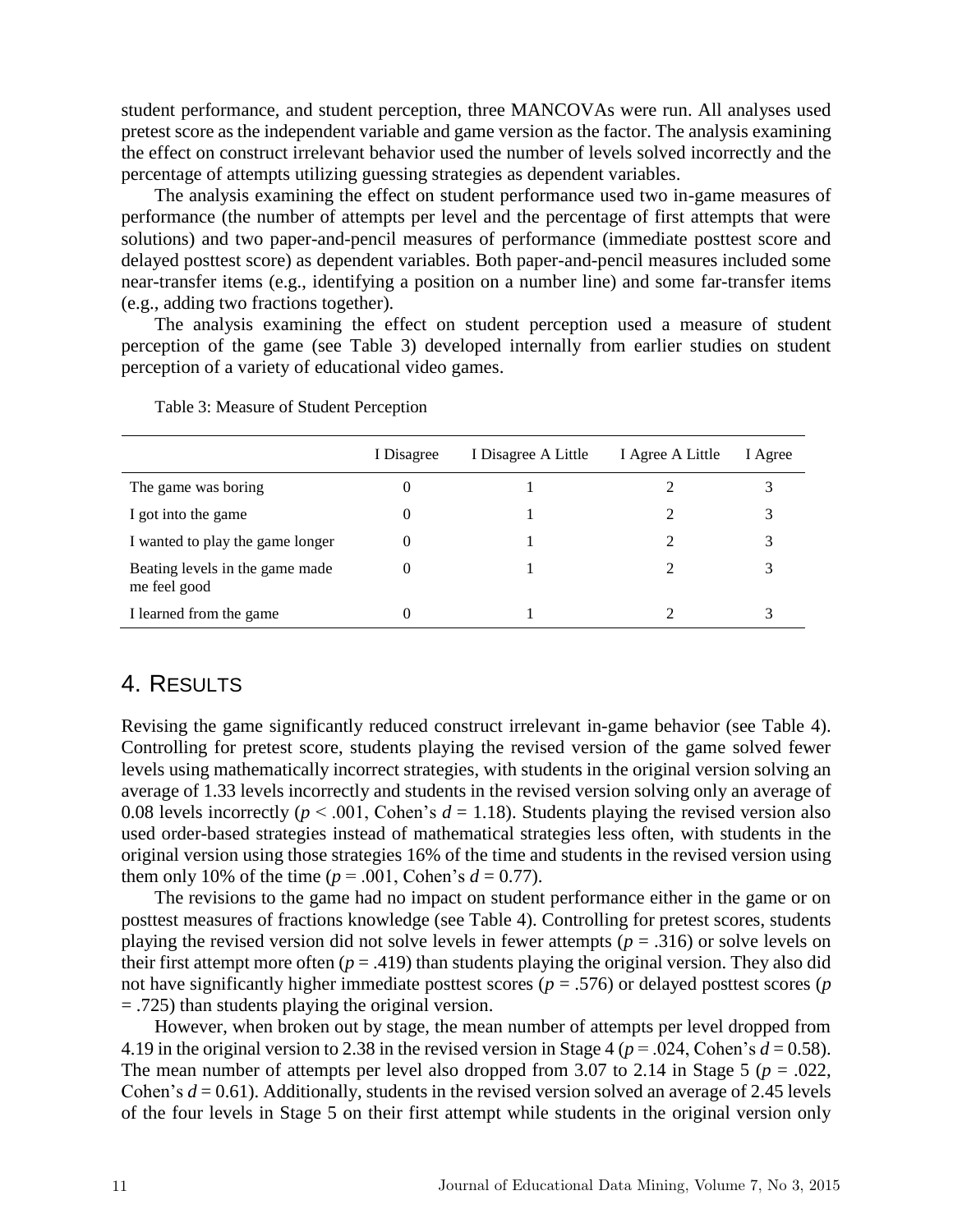solved an average of 1.56 levels on their first attempt ( $p = .005$ , Cohen's  $d = 0.75$ ). There were no significant differences in other stages in either the number of levels solved on the first attempt or the number of attempts per level.

| Research question                                                                                                | <b>Measures</b>           | Original | Revised | $\boldsymbol{p}$ | d    |
|------------------------------------------------------------------------------------------------------------------|---------------------------|----------|---------|------------------|------|
| Do data-driven revisions to an<br>educational video game reduce<br>construct irrelevant in-game<br>behavior?     | Levels solved incorrectly | 1.33     | 0.08    | < 0.001          | 1.18 |
|                                                                                                                  | Percent order-based       | 16%      | 10%     | .001             | 0.77 |
| Do data-driven revisions to an<br>educational video game positively<br>impact student performance?               | Attempts per level        | 2.88     | 2.62    | .316             | na   |
|                                                                                                                  | Solved on first attempt   | 11%      | 12%     | .419             | na   |
|                                                                                                                  | Immediate posttest        | 3.83     | 3.97    | .576             | na   |
|                                                                                                                  | Delayed posttest          | 8.05     | 7.61    | .725             | na   |
| Do data-driven revisions to an<br>educational video game negatively<br>impact student perception of the<br>game? | Game was boring           | 1.69     | 0.91    | .011             | 0.67 |
|                                                                                                                  | Got into the game         | 1.43     | 2.26    | .012             | 0.72 |
|                                                                                                                  | Wanted to play longer     | 1.42     | 2.10    | .048             | 0.56 |
|                                                                                                                  | Felt good beating levels  | 2.01     | 2.23    | .426             | na   |
|                                                                                                                  | Learned from the game     | 1.94     | 2.44    | .105             | na   |

Table 4: Impact of Data-Driven Revisions

Revising the game did, however, have a significant impact on student perception of the game, though not in the direction anticipated (see Table 4). Controlling for pretest scores, students playing the revised version of the game thought the game was less boring ( $p = .011$ , Cohen's  $d = 0.67$ , got into the game more ( $p = .012$ , Cohen's  $d = 0.72$ ), and were more likely to want to continue playing the game after four days of game play ( $p = .048$ , Cohen's  $d = .056$ ). The revisions did not significantly impact how good beating levels in the game made students feel ( $p = .426$ ) or how much students felt they learned from the game ( $p = .105$ ).



Figure 4: Differences in perception between the original and revised versions.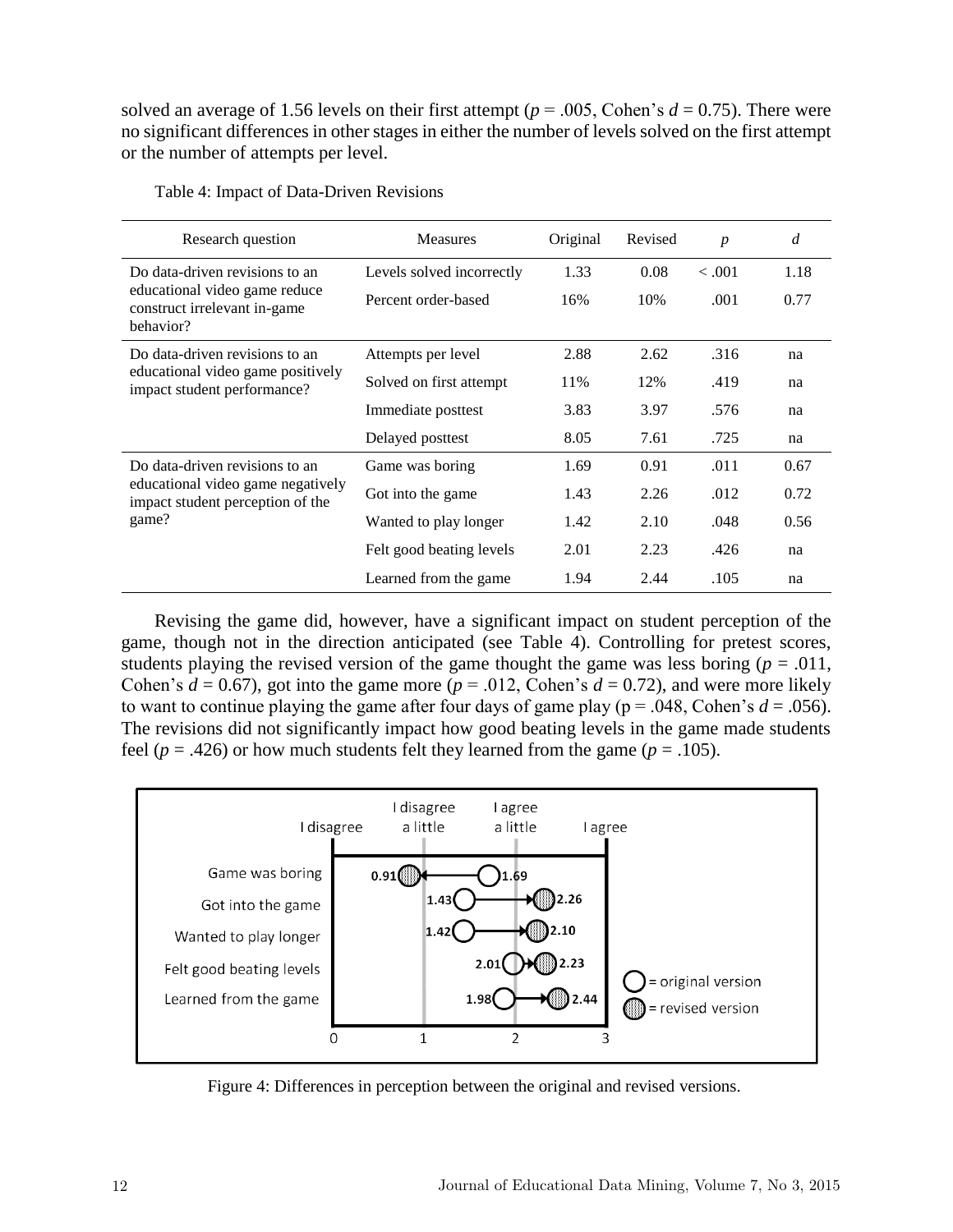These differences were substantively meaningful, not just statistically significant. As can be seen in Figure 4, the mean values for all perception measures for the original version of the game were ambivalent, lying between "I disagree a little" and "I agree a little," whereas the mean values for all perception measures for the revised version lie between "I agree a little" and "I agree" (or "I disagree a little" and "I disagree" for the negatively phrased item).

In sum, revising the game based on data mining results significantly decreased construct irrelevant in-game behaviors that were reducing the interpretability of student actions, and did so without negatively impacting student perception of the game. In fact, student perception of the revised version of the game was significantly more positive than student perception of the original version, even though the revisions were designed to curtail gaming behavior that students may have found entertaining. However, the decrease in construct irrelevant in-game behavior did not, in and of itself, lead to a corresponding increase in either in-game or paperand-pencil posttest performance.

### 5. DISCUSSION

These results indicate that revising an educational video game based on data mining results can significantly decrease construct irrelevant in-game behavior, making it easier to measure student understanding of the targeted content. The two minor revisions to the game in this study almost completely eliminated students' ability to solve levels using incorrect mathematical strategies and reduced guessing strategies by 42%. Together these two changes reduced the percentage of game data that consisted of construct irrelevant information from 23% to 10%. Interestingly, the changes also had a positive impact on student perception on almost all measures, with students reporting a more positive perception when their ability to game the system was reduced.

However, there was no overall difference in student performance between the two versions of the game. Similar to the findings of Baker et al. [2006], revisions that reduced gaming behavior were not found to significantly increase learning. This may be because students who are prone to gaming behavior in a specific environment do so because they do not have a good understanding of the underlying educational content. For such students, the reduction of gaming behavior would result in a corresponding increase in the use of strategies corresponding to specific mathematical misconceptions (which would not result in students solving levels in fewer attempts). Only in the case of students who had a good understanding of the underlying educational content, but chose to use gaming strategies despite knowing the math, would one see a corresponding increase in the use of correct solution strategies (which would result in students solving levels in fewer attempts).

After some time spent in the game, one might posit that students who were forced to use mathematical strategies (even if they were incorrect) rather than gaming strategies might begin to learn more from the game than they would have if they had been allowed to continue using non-mathematical strategies. This study's findings that students in the revised version outperformed students in the original version only in Stage 4 and Stage 5 indicates that this might be the case (though it is then notable that there was no increase in performance in Stage 6). Additionally, the increased understanding of content only covered in later stages of the game likely would not translate to an increase on paper-and-pencil posttest scores in this case because the posttest was not designed to be diagnostic and therefore no items on the posttest corresponded solely to the content covered in those stages. Had the posttest been more diagnostic in nature, it might have been possible to test this theory.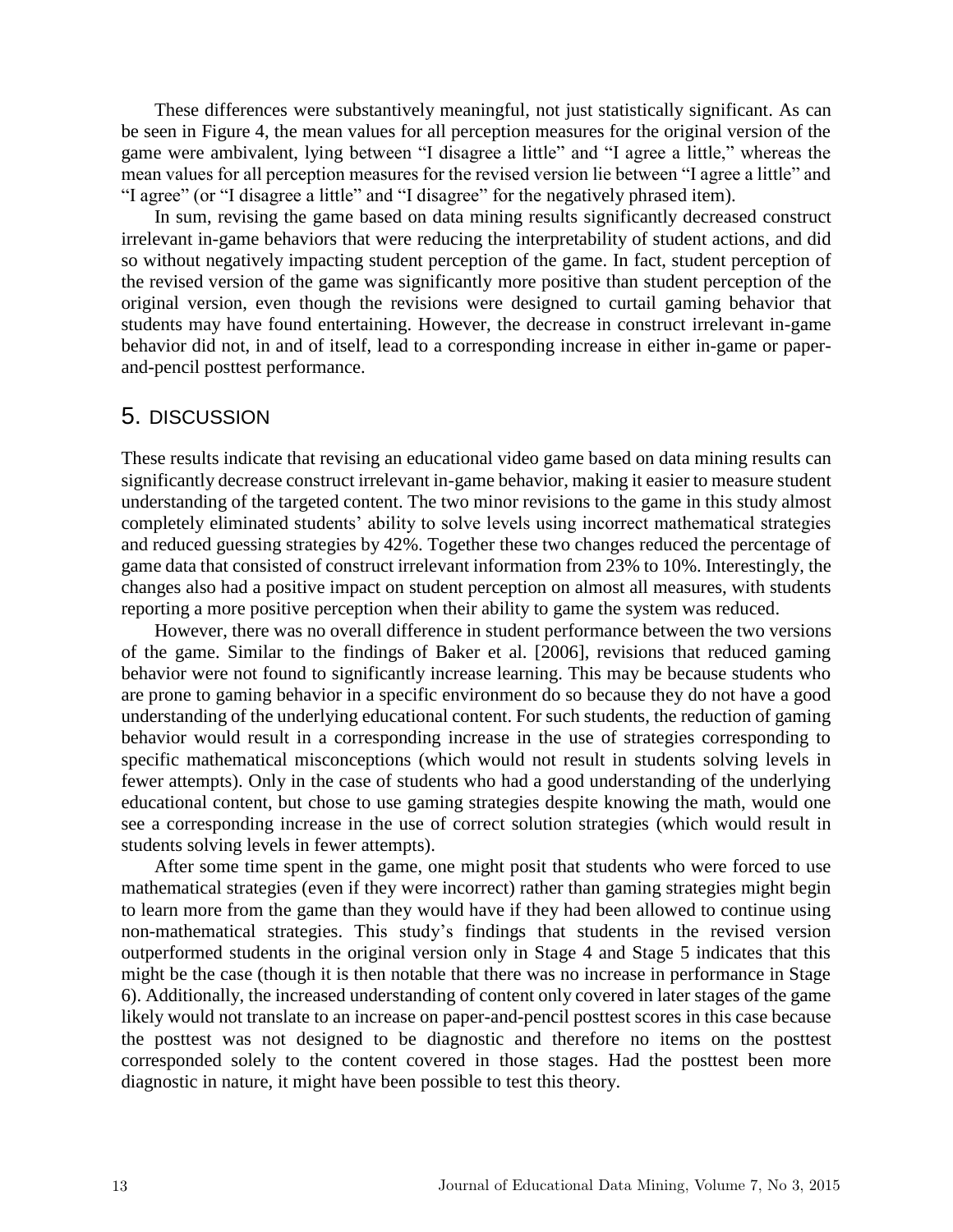Additionally, the game did not adapt to specific student errors. If information about the specific misconception (e.g., a partitioning error) being displayed by a specific student at a specific time had been fed back into the computer to generate targeted feedback (e.g., "I think you're supposed to count spaces to determine the denominator."), it is possible that reducing the amount of construct irrelevant behavior would have increased in-game learning as students would have received helpful advice more often. Without the targeted feedback, students who did not understand the content well often simply flailed around in both versions of the game, switching back and forth between different errors or guessing strategies.

In summary, data mining techniques led to the identification of two specific revisions to an educational video game that were posited to reduce the occurrence of construct irrelevant behavior. As anticipated, this study found that students playing the revised version used significantly fewer non-mathematical strategies to solve problems in the game than students playing the original version. Additionally, student perception of the revised version of the game was more positive than student perception of the original version, despite concerns that the revisions might negatively affect perception. However, there were no corresponding differences in performance.

These results support the use of data mining techniques to identify specific game features for revision, and demonstrate the utility of comparing the original and revised versions after revisions have been made. The results also indicate that modifications that decrease construct irrelevant ("gaming") behavior in the game do not necessarily negatively impact student perception of the game, as may have been expected. While this study did not show an increase in performance corresponding to the observed decrease in construct irrelevant behavior, further research in this area is necessary to accurately determine the effect of such revisions on in-game learning.

## ACKNOWLEDGEMENT

The work reported herein was completed at the National Center for Evaluation, Standards, and Student Testing (CRESST) at UCLA and was supported under the Educational Research and Development Centers Program, PR/Award Number R305C080015. The findings and opinions expressed here do not necessarily reflect the positions or policies of the National Center for Education Research, the Institute of Education Sciences, or the U.S. Department of Education.

#### **REFERENCES**

- AMERSHI, S., AND CONATI, C. (2011). Automatic recognition of learner types in exploratory learning environments. In *Handbook of Educational Data Mining*, C. ROMERO, S. VENTURA, M. PECHENIZKIY, AND R. S. J. D. BAKER, Eds. CRC Press, Boca Raton, FL, 213-230.
- BAKER, R. S. J. D., CORBETT, A. T., KOEDINGER, K. R., EVENSON, S., ROLL, I., WAGNER, A. Z., NAIM, M., RASPAT, J., BAKER, D. J., AND BECK, J. E. 2006. Adapting to when students game an intelligent tutoring system. In *Intelligent Tutoring Systems*, M. IKEDA, K. ASHLEY, AND T.-W. CHAN, Eds. Springer, Berlin, Germany, 392-401.
- BECK,J., AND RODRIGO, M. M.T. 2014. Understanding wheel spinning in the context of affective factors. In *Intelligent Tutoring Systems*, S. TRAUSAN-MATU, K. E. BOYER, M. CROSBY, AND K. PANOURGIA, Eds. Springer, Berlin, Germany, 162-167.
- BEJAR, I. I. 1984. Educational diagnostic assessment. *Journal of Educational Measurement*, *21*, 2, 175- 189.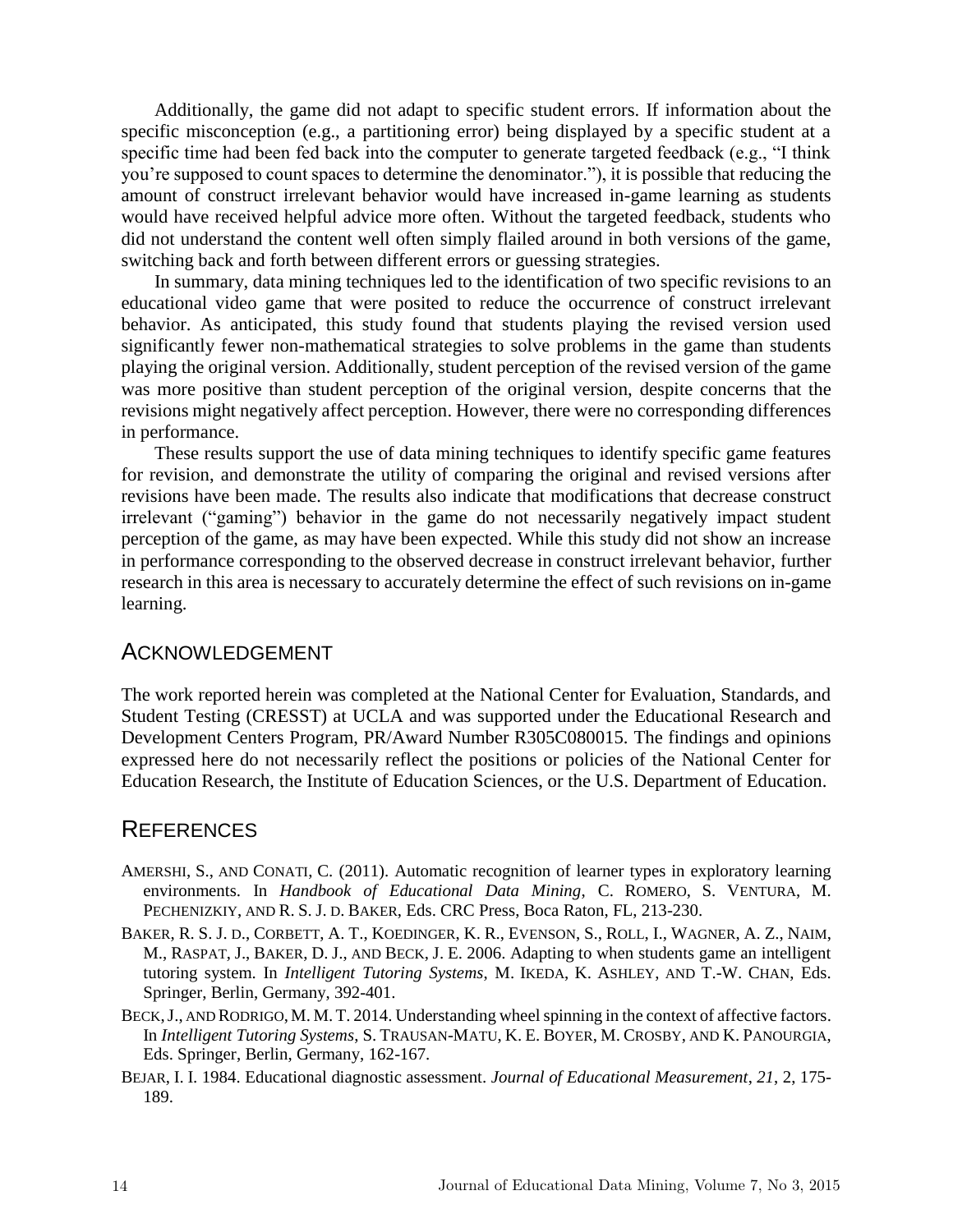- BERKHIN, R. 2006. A survey of clustering data mining techniques. In *Grouping Multidimensional Data*, J. KOGAN, C. NICHOLAS, AND M. TEBOULLE, Eds. Springer, New York, NY, 25-72.
- BONCHI, F., GIANNOTI, F., GOZZI, C., MANCO, G., NANNI, M., PEDRESCHI, D., RENSO, C., AND RUGGIERI, S. 2001. Web log data warehouses and mining for intelligent web caching. *Data & Knowledge Engineering*, *39*, 165-189.
- BRIGHT, G. W., BEHR, M. J., POST, T. R., AND WACHSMUTH, I. 1988. Identifying fractions on number lines. *Journal for Research in Mathematics Education*, *19*, 3, 215-232.
- BUCKLEY, B. C., GOBERT, J. D., AND HORWITZ, P. 1999. Using log files to track students' model-based inquiry. *Journal of Management*, *25*, 1, 1-27.
- CARPENTER, T. P., FENNEMA, E., FRANKE, M. L., LEVI, L. W., AND EMPSON, S. B. 2000. *Cognitively Guided Instruction: A Research-Based Teacher Professional Development Program for Elementary School Mathematics*. National Center for Improving Student Learning and Achievement in Mathematics and Science, Madison, WI.
- CASTRO, F., VELLIDO, A., NEBOT, A., AND MUGICA, F. 2007. Applying data mining techniques to elearning problems. In *Evolution of Teaching and Learning Paradigms in Intelligent Environments, Studies in Computational Intelligence (SCI) Volume 62*, L. C. JAIN, R. A. TEADMAN, AND D. K. TEDMAN, Eds. Springer, Berlin, Germany, 183-221.
- CEN, H., KOEDINGER, K. R., AND JUNKER, B. 2007. Is Over Practice Necessary? Improving Learning Efficiency with the Cognitive Tutor through Educational Data Mining. *Frontiers in Artificial Intelligence and Applications*, *158*, 511-518.
- CHUNG, G. K. W. K., BAKER, E. L., VENDLINSKI, T. P., BUSCHANG, R. E., DELACRUZ, G. C., MICHIUYE, J. K., AND BITTICK, S. J. 2010. Testing instructional design variations in a prototype math game. In *Current perspectives from three national R&D centers focused on game-based learning: Issues in learning, instruction, assessment, and game design.* Structured poster session at the annual meeting of the American Educational Research Association, Denver, CO, April, 2010, R. ATKINSON, Chair.
- CHUNG, G. K. W. K., AND KERR, D. 2012. *A primer on data logging to support extraction of meaningful information from educational games: An example from Save Patch.* CRESST Report 814. National Center for Research on Evaluation, Standards, and Student Testing, University of California, Los Angeles, CA.
- DOLMANS, D. H. J. M., GIJSELAERS, W. H., SCHMIDT, H. G., AND VAN DER MEER, S. B. 1993. Problem effectiveness in a course using problem-based learning. *Academic Medicine*, *68*, 207-213.
- ETHEREDGE, M., LOPES, R., AND BIDARRA, R. 2013. A generic method for classification of player behavior. In *Proceedings of the Second AIIDE Workshop on Artificial Intelligence in the Game Design Process*, M. J. NELSON, A. M. SMITH, AND G. SMITH, Eds. AAAI Press, Palo Alto, CA.
- FISCH, S. M. 2005. Making educational computer games "educational." In *Proceedings of the 4th International Conference for Interaction Design and Children.* Boulder, CO, June 2005, ACM Press, New York, NY, 56-61.
- FRAWLEY, W.J., PIATESKI-SHAPIRO, G., AND MATHEUS, C.J. 1992. Knowledge discovery in databases: An overview. *AI Magazine*, *13*, 3, 57-70.
- GARCIA, E., ROMERO, C., VENTURA, S., DE CASTRO, C., AND CALDERS, T. 2011. Association rule mining in learning management systems. In *Handbook of Educational Data Mining*, C. ROMERO, S. VENTURA, M. PECHENIZKIY, AND R. S. J. D. BAKER, Eds. CRC Press, Boca Raton, FL, 93-106.
- HARPSTEAD, E., MACLELLAN, C. J., KOEDINGER, K. R., ALEVEN, V., DOW, S. P., AND MYERS, B. A. 2013. Investigating the solution space of an open-ended educational game using conceptual feature extraction. In *Proceedings of the 6th International Conference on Educational Data Mining (EDM 2013),* S. K. D'MELLO, R. A. CALVO, AND A. OLNEY, Eds. Memphis, TN, July 2013, International Educational Data Mining Society, 51-58.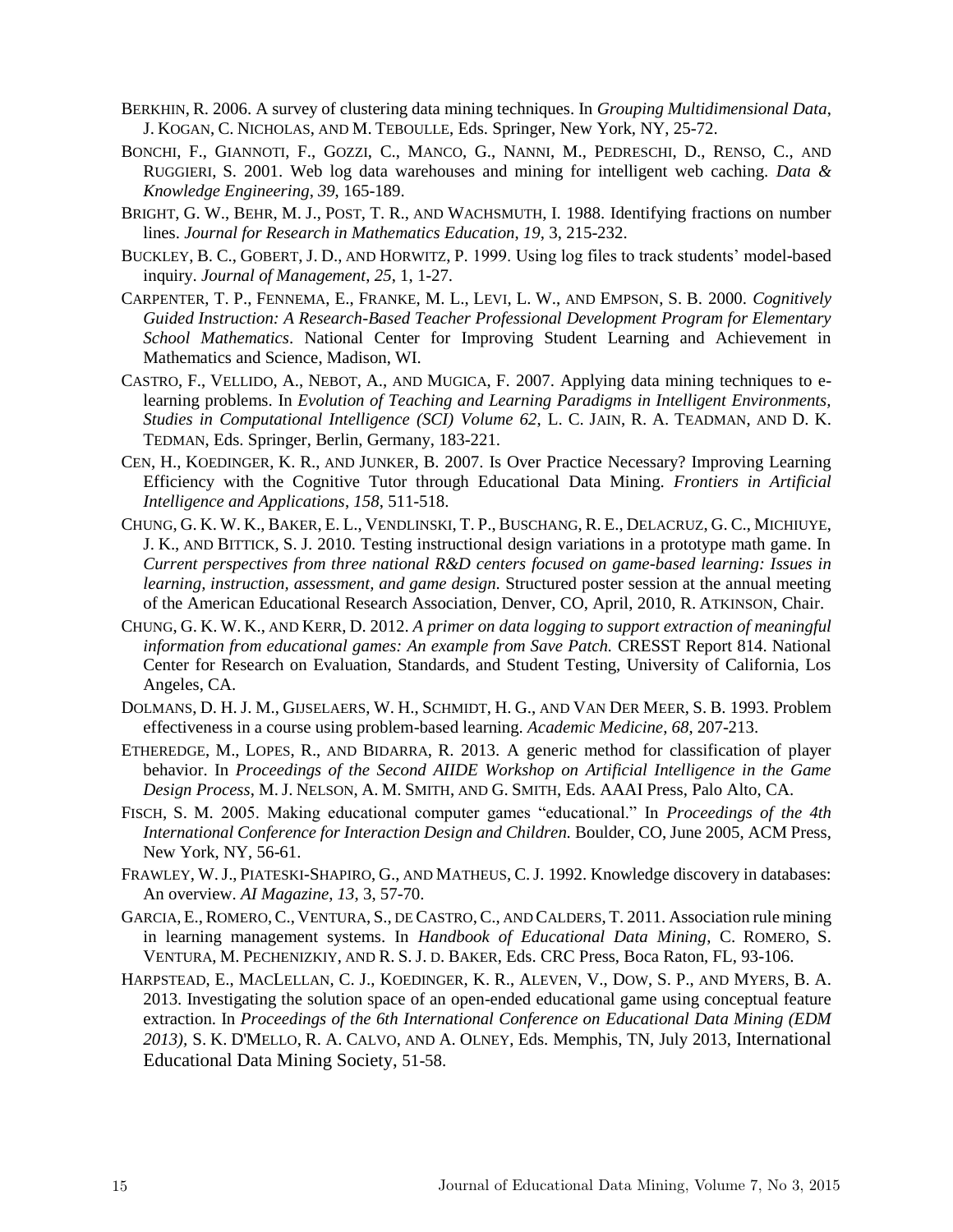- HERSHKOVITZ, A., AND NACHMIAS, R. 2011. Log-based assessment of motivation in online learning. In *Handbook of Educational Data Mining*, C. ROMERO, S. VENTURA, M. PECHENIZKIY, AND R. S.J.D. BAKER, Eds. CRC Press, Boca Raton, FL, 389-416, 287-297.
- JITENDRA, A., AND KAMEENUI, E. J. 1996. Experts' and novices' error patterns in solving part-whole mathematical word problems. *Journal of Educational Research*, *90*, 1, 42-51.
- KERR, D. 2014. *Identifying common mathematical misconceptions from actions in educational video games.* CRESST Report 838. National Center for Research on Evaluation, Standards, and Student Testing, University of California, Los Angeles, CA.
- KERR, D., AND CHUNG, G. K. W. K. 2012. Identifying key features of student performance in educational video games and simulations through cluster analysis. *Journal of Educational Data Mining*, *4*, 144- 182.
- KIM,J. H., GUNN, D. V., SCHUH, E., PHILLIPS, B. C., PAGULAYAN, R.J., AND WIXON, D. 2008. Tracking real-time user experience (TRUE): A comprehensive instrumentation solution for complex systems. In *Proceedings of the 26th annual SIGCHI Conference on Human Factors in Computing Systems*. Florence, Italy, April 2008, ACM Press, New York, NY, 443-452.
- MAECHLER, M. 2012. *cluster: Cluster analysis extended Rousseeuw et al.* R package version 1.14.3. Retrieved from http://cran.r-project.org/web/packages/cluster/index.html
- MALCOM, S. M., CHUBIN, D. E., AND JESSE, J. K. 2004. *Standing our ground: A guidebook for STEM educators in the Post-Michigan Era.* American Association for the Advancement of Science, Washington, DC.
- MCNEIL, N. M., AND ALIBALI, M. W. 2005. Why won't you change your mind? Knowledge of operational patterns hinders learning and performance on equations. *Child Development*, *76*, 4, 883- 899.
- MERCERON, A., AND YACEF, K. 2004. Mining student data captured from a web-based tutoring tool: Initial exploration and results. *Journal of Interactive Learning Research*, *15*, 319-346.
- MOSTOW, J., BECK, J. E., CUNEAO, A., GOUVEA, E., HEINER, C., AND JUAREZ, O. 2011. Lessons from Project LISTEN's session browser. In *Handbook of Educational Data Mining*, C. ROMERO, S. VENTURA, M. PECHENIZKIY, AND R. S. J. D. BAKER, Eds. CRC Press, Boca Raton, FL, 389-416.
- NATIONAL COUNCIL OF TEACHERS OF MATHEMATICS. 2000. *Principles and standards for school mathematics.* Reston, VA.
- NATIONAL MATHEMATICS ADVISORY PANEL. 2008. *Foundations for success: The final report of the National Mathematics Advisory Panel.* U.S. Department of Education, Washington, DC.
- NATIONAL RESEARCH COUNCIL. 2011. *Learning science through computer games and simulations.*  National Academies Press, Washington, DC.
- NILAKANT, K., AND MITOVIC, A. 2005. Application of data mining in constraint-based intelligent tutoring systems. In *Proceedings of the 2005 Conference on Artificial Intelligence in Education: Supporting Learning through Intelligent and Socially Informed Technology*, C.-K. LOOI, G. I. MCCALLA, B. BREDEWEG, AND J. BREUKER, Eds. Amsterdam, Netherlands, July 2005, IOS Press, Amsterdam, Netherlands, 896-898.
- R DEVELOPMENT CORE TEAM. 2010. *R: A language and Environment for Statistical Computing*. Retrieved from http://www.R-project.org
- RAHKILA, M., AND KARJALAINEN, M. 1999. Evaluation of learning in computer based education using log systems. In *Proceedings of 29th ASEE/IEEE Frontiers in Education Conference (FIE '99)*. San Antonio, TX, October 2009, IEEE, Piscataway, NJ, 16-22.
- RODRIGO, M. M. T., ANGLO, E. A., SUGAY, J. O., AND BAKER, R. S. J. D. 2008. Use of unsupervised clustering to characterize learner behaviors and affective states while using an intelligent tutoring system. In *Proceedings of the 16th International Conference on Computers in Education*, T.-W. CHAN, G. BISWAS, F.-C. CHEN, S. CHEN, C.CHOU, M. JACOBSON, KINSHUK, F. KLETT, C.-K. LOOI, T. MITROVIC, R. MIZOGUCHI, K. NAKABAYASHI, P. REIMANN, S. SUTHERS, S. YANG, AND J.-C.